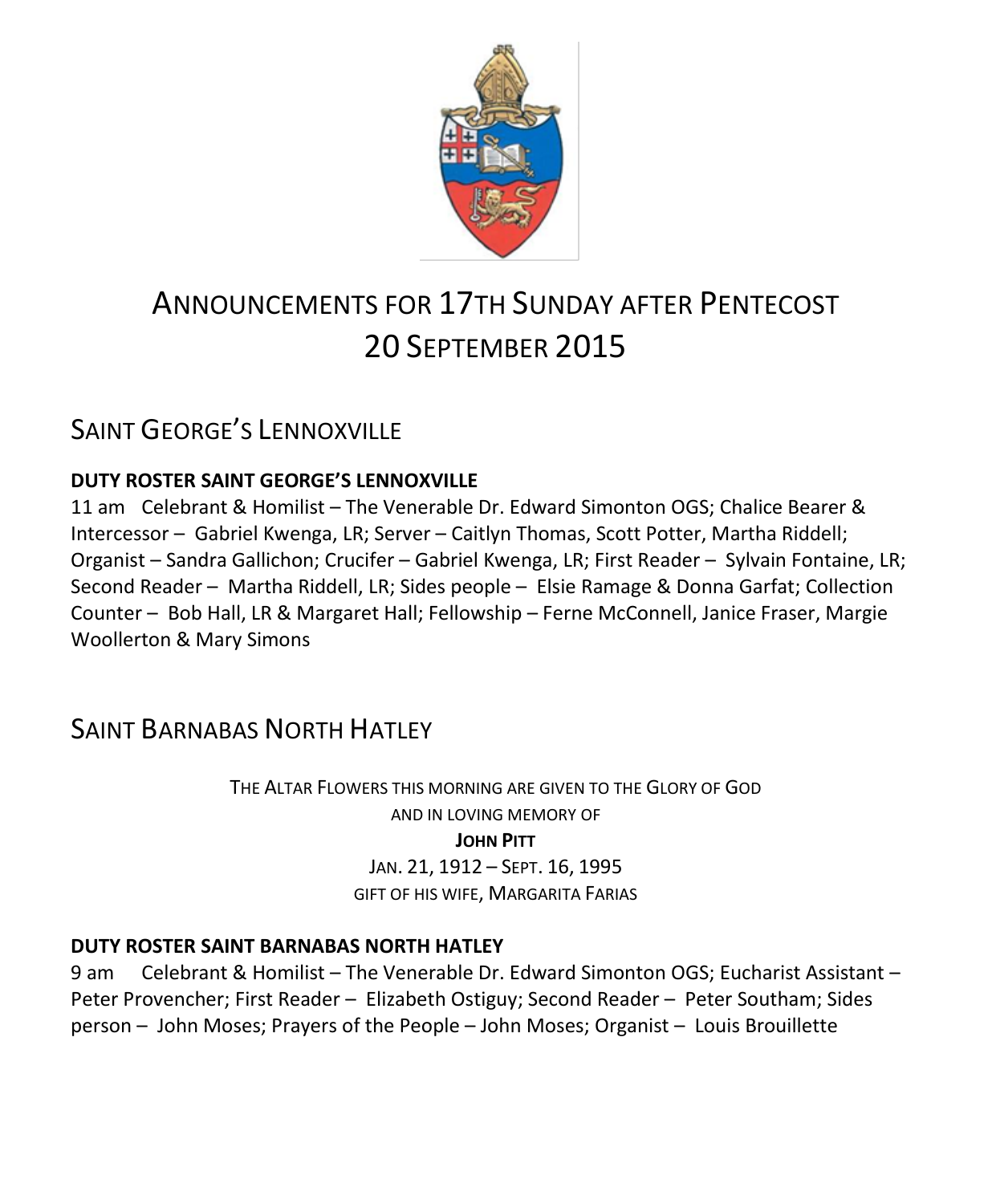# ON THIS WEEK

### **SUNDAY SCHOOL – LENNOXVILLE**

Sunday School starts today, September 20. Bring your friends and family!

### **SERVICE TODAY – BROOKBURY**

Annual Harvest Thanksgiving Service at St John's, Brookbury TODAY at 6 pm, This is a rare opportunity to worship in this beautiful, little historic church.

### **DE-CONSECRATION SERVICE – CANTERBURY**

There will be a de-consecration service at Christ Church in Canterbury on Saturday, September 26 at 11 am. All are welcome to attend this final service of farewell and de-consecration.

### **DR. WHO SOCIETY – LENNOXVILLE**

Meets Tuesdays from 7 – 10 pm in the Main Hall at St. George's Lennoxville.

### **ECUMENICAL BIBLE STUDY – SHERBROOKE**

Gabriel Kwenga will be leading an ecumenical Bible study on the last Saturday of every month. The next meeting will be September 26th at 5 pm at 1134 Rue de l'escarpe Apt. 104, J1H 6P2 in Sherbrooke. We begin with theological reflections while the second part of the evening is devoted to prayers. All are welcome.

### **EVENING ACW LAMONTAGNE FUNDRAISER**

The Evening ACW is selling chocolates and other items from the Lamontagne catalogues. Please support this fundraiser by contacting a member of the Evening ACW. The deadline to order is Oct 22.

### **VIOLIN & ORGAN CONCERT – ST-FRANCOIS-XAVIER-DE-BROMPTON**

Louis Brouillette and Lise Nadon will be performing a violin and organ concert at St-François-Xavier-de-Brompton on Sunday 27 September at 3 pm.

Billets en vente à Sherbrooke à la Librairie Médiaspaul; à Windsor au Presbytère St-Philippe et au Dépanneur Vidéo Renaud; à Saint-François-Xavier-Xavier-de-Brompton au Marché St-François; ainsi qu'auprès de Mme Denyse Morin au 819 845-7376 : 15 \$ pour les adultes, 10 \$ pour les étudiants, et gratuit pour les enfants de moins de 12 ans.

### SERVICES THIS WEEK

| TODAY | 9 AM              | <b>SAID EUCHARIST</b> | <b>NORTH HATLEY</b> |
|-------|-------------------|-----------------------|---------------------|
|       | $9:15 \text{ AM}$ | <b>MORNING PRAYER</b> | <b>MAGOG</b>        |
|       | 11 AM             | <b>SUNG EUCHARIST</b> | LENNOXVILLE         |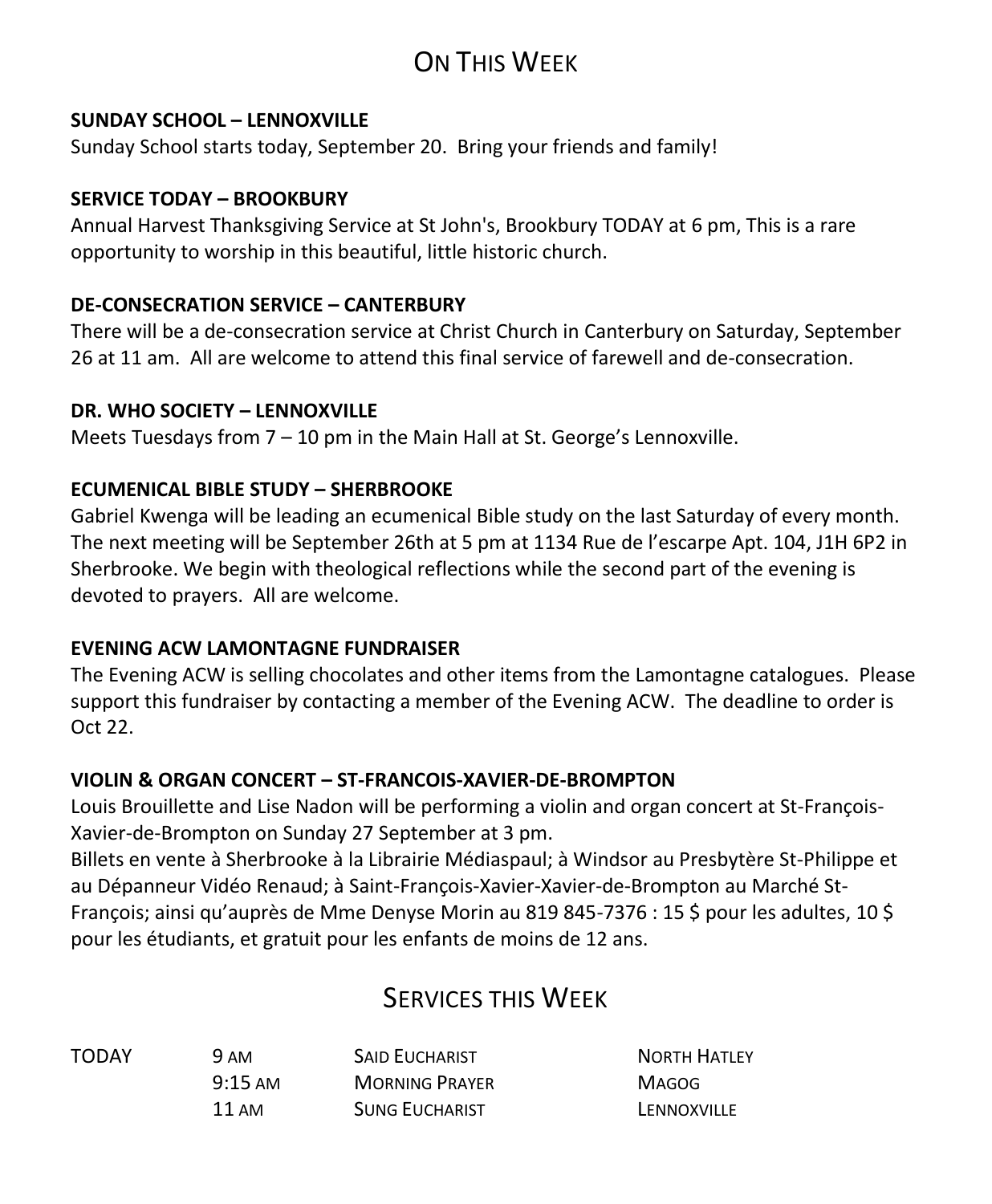| <b>NEXT SUNDAY</b> | <b>9 AM</b>       | <b>MORNING PRAYER</b>   | <b>NORTH HATLEY</b> |
|--------------------|-------------------|-------------------------|---------------------|
|                    | $9:00 \text{ AM}$ | <b>SAID EUCHARIST</b>   | AYER'S CLIFF        |
|                    | $9:15 \text{ AM}$ | <b>SAID EUCHARIST</b>   | <b>MAGOG</b>        |
|                    | 11AM              | <b>MORNING PRAYER</b>   | LENNOXVILLE         |
|                    | 11AM              | <b>SAID EUCHARIST</b>   | <b>COATICOOK</b>    |
|                    | 4 PM              | <b>DEANERY EVENSONG</b> | LENNOXVILLE         |
|                    |                   |                         |                     |

### DEANERY MEETINGS AT ST GEORGE'S LENNOXVILLE

### **DEANERY WORSHIP MINISTRY TEAM**

Meets Tuesday, September 22 at 10:00 – 11:00 am in the Upper Room

### **CLERICUS**

Meets Wednesday, September 23 from 9:00 am – noon in the Choir Room.

### **DEANERY MEETING OPEN TO ALL**

There will be a meeting of all the Deanery churches which are members of the team ministry model on **Saturday, November 7** at St. George's Lennoxville from 10 am to noon. This will be an information and discussion meeting with an opportunity to ask questions and make suggestions. Treasurers and wardens are expected to attend, but the meeting is open to all interested members of the Deanery.

### UPCOMING EVENTS

### **EVENSONG SERVICE – LENNOXVILLE**

There will be an Evensong service at St. George's Lennoxville (84 Queen Street) on Sunday, September 27 at 4 pm. Special tribute to Queen Elizabeth II who is the longest reigning British monarch. Wine and cheese reception follows.

### **40TH ANNIVERSARY OF THE EVENING ACW - LENNOXVILLE**

The Evening Anglican Church Women of St. George's Lennoxville will be celebrating its 40<sup>th</sup> Anniversary on Sunday, October 4 at the 11 am service. Several members will be inducted as Life Members. There will be a Luncheon following the service.

### **COUNTRY GOSPEL HOUR - DANVILLE**

On Sunday, Sept. 27 at 2 pm, St Augustine's, Danville will hold a Harvest Theme Country Gospel Hour. All are welcome to sing bluegrass/country gospel hymns, hear scripture, pray and visit over refreshments following the service. Tickets are available from Marilyn Mastine or Lynn Dillabough **[lynndillabough@gmail.com](https://webmail.ubishops.ca/owa/redir.aspx?SURL=LJSGhpVMwL0dRQzFjqMxTHTRG7fUsFl3n2l0xYG3EhrjE-OcXb_SCG0AYQBpAGwAdABvADoAbAB5AG4AbgBkAGkAbABsAGEAYgBvAHUAZwBoAEAAZwBtAGEAaQBsAC4AYwBvAG0A&URL=mailto%3alynndillabough%40gmail.com)**